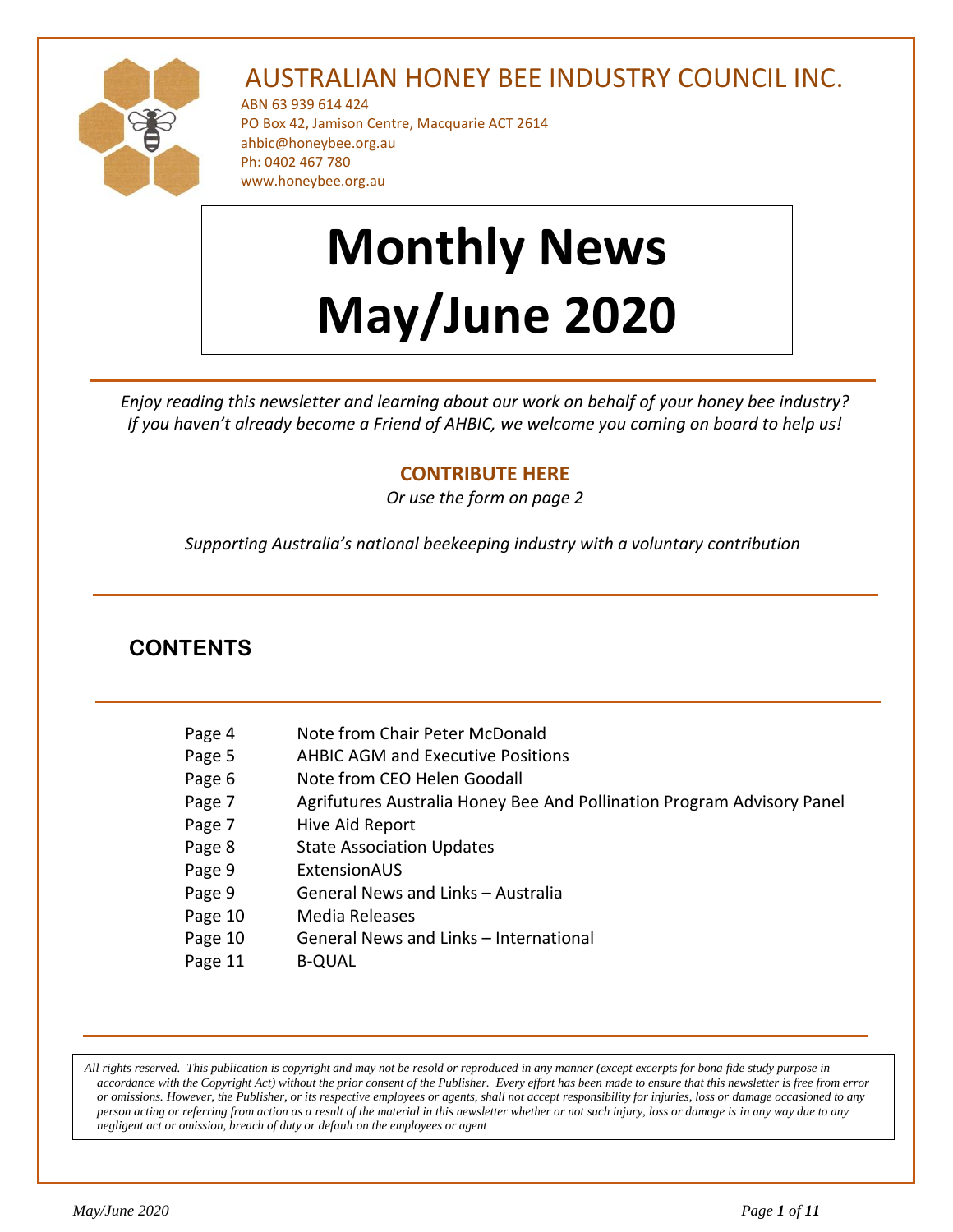# AUSTRALIAN HONEY BEE INDUSTRY COUNCIL INC.



ABN 63 939 614 424 PO Box 42, Jamison Centre, Macquarie ACT 2614 [ahbic@honeybee.org.au](mailto:ahbic@honeybee.org.au) Ph: 0402 467 780 [www.honeybee.org.au](http://www.honeybee.org.au/)

# Friends of AHBIC Voluntary Contribution Please, help us help you and our industry!

Please complete this form and return by email to [finance@honeybee.org.au](mailto:finance@honeybee.org.au) or PO Box 42 Jamison Centre, Macquarie ACT 2614

| <b>Friend Category</b> | Investment          | <b>Friend Category</b> | Investment        |
|------------------------|---------------------|------------------------|-------------------|
| <b>Platinum Plus</b>   | \$60,000 & above    | Silver                 | $$1,000 - $1,999$ |
| <b>Platinum</b>        | \$20,000 - \$59,999 | <b>Bronze</b>          | $$500 - $999$     |
| Gold Plus              | \$5,000 - \$19,999  | Copper                 | $$100 - $499$     |
| Gold                   | \$2,000 - \$4,999   | Other                  | $$0 - $99$        |

#### Contribution Details

Amount: \$.................

- **1.** EFT Deposit (preferred payment method) Account Name: Australian Honey Bee Industry Council Inc Bank: Bendigo Bank BSB: 633 000 Account No: 150 976 405 Reference: Please include your NAME as the reference **2.** CHEQUE: Please post cheque with this form to PO Box 42 Jamison Centre Macquarie ACT 2614
- 
- **3.** CREDIT CARD: Online at<https://honeybee.org.au/friends-of-ahbic-voluntary-contribution/>

# **Please circle YES/NO:**

|    | 1. AHBIC Newsletter list of contributors, please publish my name in:           |          |  |
|----|--------------------------------------------------------------------------------|----------|--|
|    | i. disclosed monetary category or                                              | YES / NO |  |
|    | ii. undisclosed monetary category or                                           | YES / NO |  |
|    | iii. do not publish my name                                                    | YES / NO |  |
| 2. | Please acknowledge this voluntary contribution with a Tax Receipt (email only) | YES / NO |  |
|    |                                                                                |          |  |

# Your contribution is gratefully appreciated, thank you.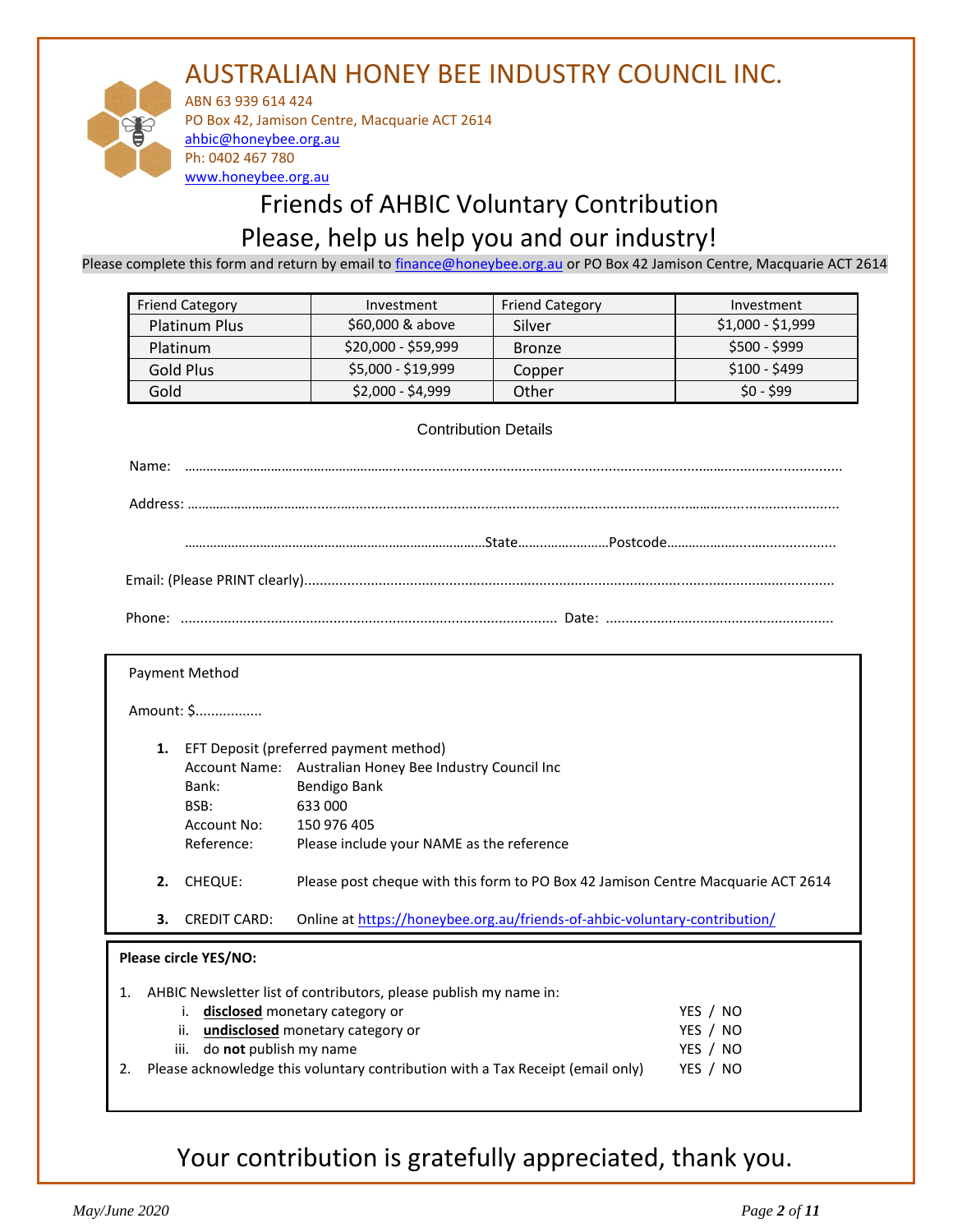# AUSTRALIAN HONEYBEE INDUSTRY COUNCIL INC

#### ABN 63 939 614 424



The Australian Honey Bee Industry Council (AHBIC) is the peak industry body for the Australian beekeeping industry working for all within our industry including

honey producers, honey packers, pollinators, queen bee breeders, equipment manufacturers/suppliers

The following list recognises contributions received for the last 12 months. A number of generous contributors wish to remain anonymous. We encourage beekeepers to support those packers, queen bee breeders, equipment manufacturers/suppliers who contribute to AHBIC.

Thank you to all our contributors & supporters*.* AHBIC appreciates your generous & ongoing support.

Friends of AHBIC – Voluntary Contributions

#### PLATINUM PLUS (0)

#### PLATINUM (2)

Hive & Wellness Australia Pty Ltd Beechworth Honey Enterprises P/L

#### GOLD PLUS (5)

Australian Honey Products P/L Baker Beekeeping Pty Ltd Goldfield Honey Australia Pty Ltd Sterling Kershaw & Co Almond Board of Australia

#### GOLD (7)

Amateur Beekeepers Assoc. NSW Cotton, Allan & Michelle Hampel, SJ & SM NSW Apiarist Association Weerona Apiaries Woolfe, BD & CA Zadow, IM & MJ

#### SILVER (24)

Australian Quality Honey (Blue Hills Honey) Bees Neez Apiaries Brenton, Daryl Boyd Apiaries Pty Ltd Cairns District Beekeeping Assoc Cooper, Casey Davies Apiaries Desert Breeze Honey Eastburn, Murray & Sandy Gells' Honey Maryborough Hampson, Terry (Daybreak Apiaries) Hooper Honey (Ben Hooper) Kuyan Apiaries Le Feuvre, Danny McDonald, Bob & Eileen McDonald, Peter & Michelle Michie, Robert & Raelene Pavy, Rod Porter, ML & DJ R. Stephens Apiaries Ruge Honey Victorian Recreational Beekeepers Association Warral Apiaries P/L Victorian Recreational Beekeepers Association

#### BRONZE (10)

Clarke, RK & KM Cunial Beekeeping Pty Ltd Heritage Honey (P. Norris) Holscher, Luke Ipswich & West Moreton **Beekeepers** Lutze, B&L Masters, Neil Mumford, Dave & Wendy Targett, Stephen Walkabout Apiaries

#### COPPER (26) AB's Honey

Ascot Veterinary Group Ballarat Regional Beekeepers Bee Scientifics (Jody Gerdts) Berry, Jessica Bayside Beekeepers Assoc. Clarke, Michael Clifford, David Cooper, Barry Frost, Liz Gustare Honey Australia Honey in the Garden Hoskinson, HL & HM Jordan, Corinne Kennett Apiaries (SA) Pty Ltd MacGibbon, Kevin Nairn, Mal Northside Beekeepers Assoc. Petratos, Aris Redpath's Beekeeping Supplies Sedgwick, Peter (Honeyworks P/L) Stokes, Peter Trigg, Margaret Weatherhead, Trevor & Marion Westlands Honey Beverley WA Wilson, Luke

# OTHER (4)

Davey, Robin De Broun, Pauline Honeylife Australia Shaw, Robert

#### NON-PUBLISHED Value (17)

Australian Women in Beekeeping Bec's BeeHive Beekeeping Supplies BeeInventive (Flow) Ecrotek Evans, Trevor & Faye Faithful, Mark Gilbert, Martin & Lorraine Geelong Beekeepers Club Gold Coast Regional Beekeepers Hibberd, GL & HK, HSH Apiary Leemon, Diana Lewis, Peter Matsen, Jeff Moggill Honey Naicol Pty Ltd WA Pure Honey Watson, Jim

#### ANONYMOUS (13)

Did you expect your name to be listed here? Please check your emails for a message from AHBIC inviting you to renew your contribution (AHBIC emails often end up in spam) or feel free to emai[l Helen Goodall.](mailto:ahbic@honeybee.org.au?subject=Voluntary%20Contributions%20-%20Query%20from%20Newsletter)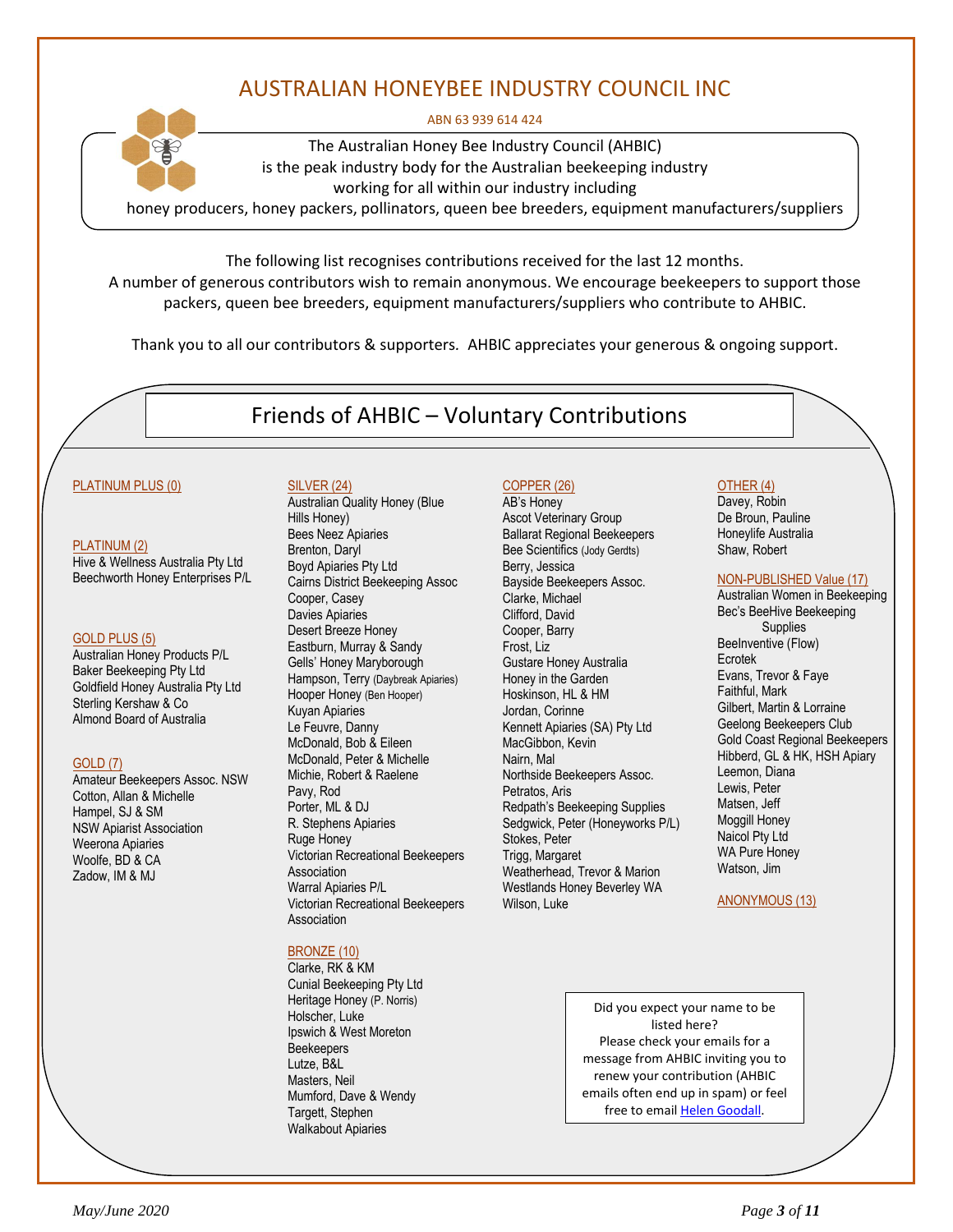

# NOTE FROM CHAIR, PETER McDONALD

This will be my last note as Chair of the Australian Honey Bee Industry Council (AHBIC). My two year term is up and I have not re-nominated for the role. After a number of years in various roles with AHBIC I will be taking some time to focus on my immediate family and business.

When you enter a role you bring with you many plans of what needs to be done, however, inevitably events occur that divert attention and energy away from your original plans. This constantly happens with any representative group,

AHBIC especially. Many issues are in the process of being addressed but they take time to come to fruition. I have been no different to those who have preceded me or who will come after. I have had a fantastic, but exhausting time as the Chair of AHBIC. I will now step into the background for a time, but continue to assist wherever I can.

In reflection, AHBIC has come a long way in our brief 22 year history. It has established itself as the peak industry body for Honey Bees in Australia and pivoted the main focus from marketing our products towards biosecurity, working with Plant Health Australia (PHA) and being part of the creation of a world leading system of partnership between governments and industry to manage exotic pests and diseases.

AHBIC has had to evolve throughout this time and continues to do so today and I will provide a few prime examples of this change:

- I look at the people on the AHBIC Executive and I am extremely pleased. We have moved from a male dominated organisation to one where women are taking a leading role. Women have always contributed to our industry and are now at the forefront of our organisation. Currently our CEO and 2 elected Executive positions are filled by women. I look forward to hopefully the not too distant future when we have a female Chair of AHBIC.
- Over approximately the last 10 years AHBIC has implemented a massive change in the way we manage pests and diseases. In partnership with every state we are employing Bee Biosecurity Officers and taking some ownership for the education of beekeepers and control of the health of our hives at an industry level. It is the biggest change in this area ever.
- This year we welcome for the first time a new member of AHBIC in the Amateur Beekeeping Association of NSW (ABA), the first since its formation in 1998 with indications that more may come in the near future. Since being established the AHBIC has changed its constitution numerous times to fit how the organisation has evolved. This will continue in the future as our Honey Bee community continues to grow.
- There have always been challenges that have to be met and that will always continue. 2019-20 has been an extreme example of this. Drought, bushfire, floods, COVID-19 and the constant underlying issue of trying to meet all these challenges with very limited budgets. AHBIC is meeting these challenges through plans for changes to our Levy system to continue funding our biosecurity systems, a 4th Australian Honey Bee Congress in 2022, expanding our membership and Friends of AHBIC, to name a few. These will all involve many hours of dedicated commitment.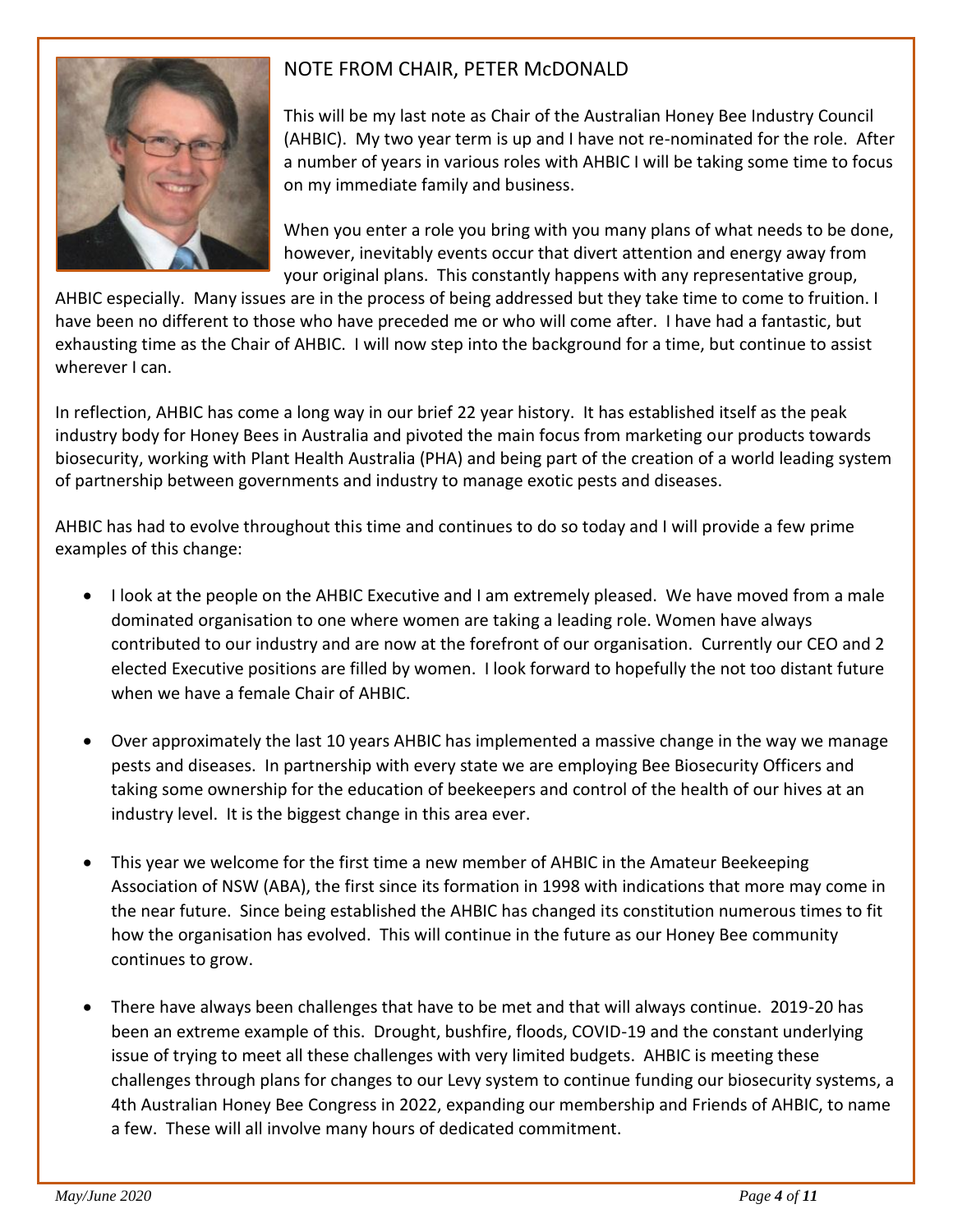I would like to thank the AHBIC Executive (and their families) for the past two years, Stephen Fewster, Leilani Leyland, Kevin MacGibbon, Peter Barnes, Therese Kershaw, Trevor Weatherhead, and Jodie Goldsworthy for their energy and efforts to meet our challenges these past 2 years.

I would especially like to thank the 3 CEO's who have spanned my term as Chair, Trevor & Marion Weatherhead, Sarah Paradice and Helen Goodall. Their professionalism, expertise, advice and absolute dedication to the Honey Bee industry has been and continues to be outstanding.

Lastly, I would like to thank the 106 current Friends of AHBIC for their direct financial support. Without your commitment our industry would be in dire straits indeed.

I remain extremely optimistic for the future of our Honey Bee industry with over 30,000 registered beekeepers throughout Australia and look forward to the many achievements that will come.

# **AHBIC AGM AND EXECUTIVE POSITIONS**

As previously advised the 2020 AHBIC AGM was scheduled to be held on 5 July 2020 in Victoria, to follow the Victorian Apiarist Association conference. Due to the impact of COVID-19 the AGM cannot be held in this format. Alternative arrangements have been made to hold the 2020 AHBIC AGM as a virtual AGM via Zoom. It will be held on Monday 6 July 2020. The virtual AGM will need to accommodate up to 35 attendees. To give all required attendees reasonable opportunity to participate in this virtual format, observers cannot be accommodated for this AGM.

As a reminder there are three (3) elected positions which will become vacant. They are the Chairperson and two (2) Executive positions. The two (2) Executive members stepping down are Peter Barnes and Trevor Weatherhead. Both are eligible to stand again.

Chairperson Nominations have closed.

Other Executive positions

The candidates for other positions on the Executive are elected from the floor of the Annual General Meeting.

For full details, see Section 7 of the AHBIC constitution which is on the AHBIC website. Link to Constitution can be found [HERE.](https://honeybee.org.au/wp-content/uploads/2019/08/Constitution-Australian-Honey-Bee-Industry-Council-AHBIC-Endorsed-29-June-2019.pdf)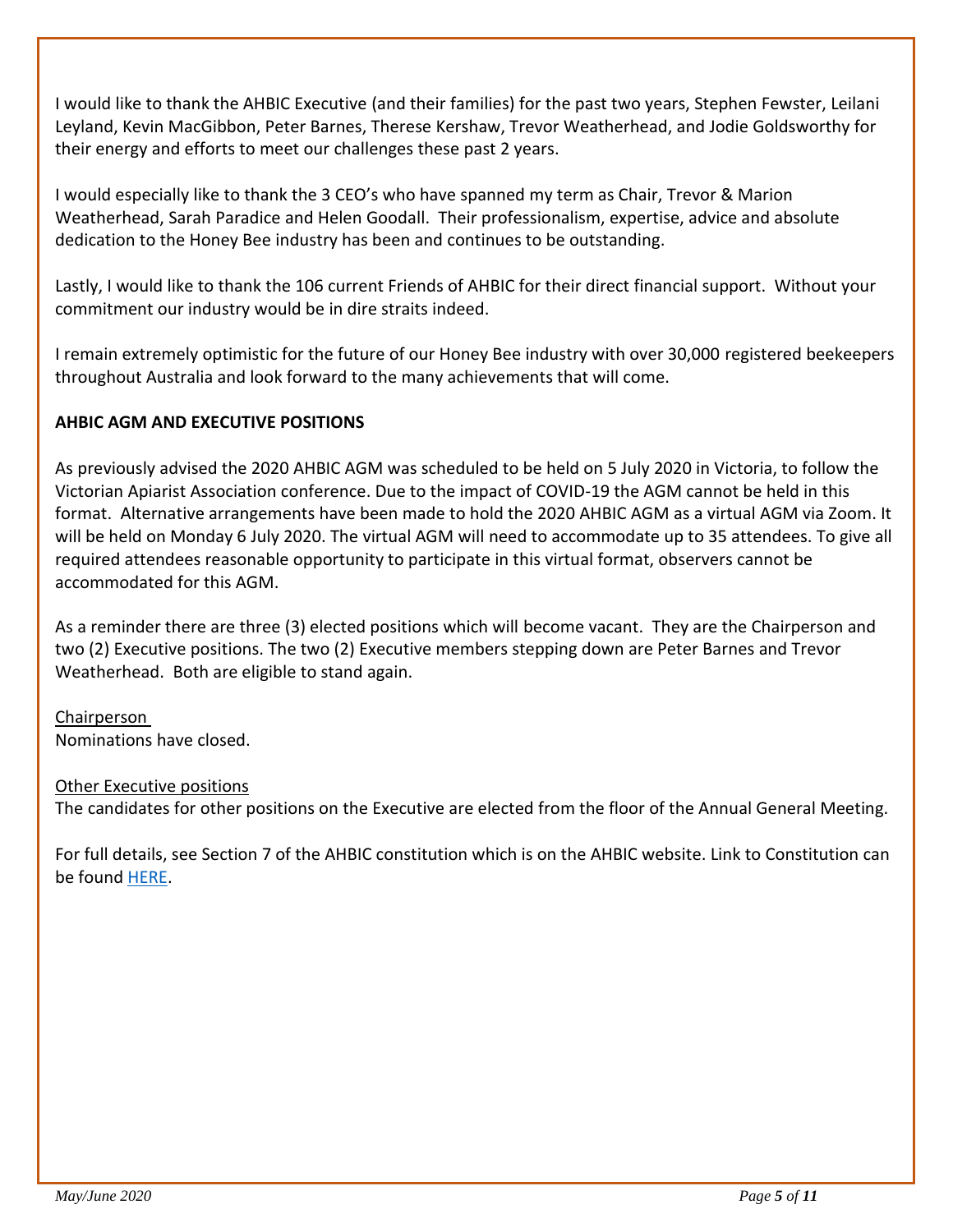

# NOTE FROM CEO, HELEN GOODALL

Although my days are spent in front of a computer screen thanks to COVID-19, it has been a varied and exciting month with virtual meetings, end of financial year, event planning and some project work that expects to see some great outcomes.

Peter McDonald and I attended the *AgriFutures Levied Industries Virtual Forum*. Holding a forum of this size virtually does present challenges and there are some learnings to help us with our virtual AGM which will be of similar size. Presentations were provided by AgriFutures and 12 levied industries who attended, including a presentation from Peter on behalf of our industry. A few messages from the forum included: Research and

development (R&D) should be understood by industry for implementation, R&D needs to lead to outcomes including commercial outcomes, many levied industries are facing similar issues and cross collaboration would be of benefit in sharing strategies, the need for industry capacity/leadership building programs and succession planning for both industry and R&D panels.

AHBIC funded through AgriFutures have commissioned research agency Pollinate to conduct research to develop a communications plan to raise awareness of the crucial role of honey bees. This project seeks to create a communications plan to assist industry in raising awareness of the importance of bees for healthy ecosystems, healthy forests and global food security. Interviews will be conducted with a range of stakeholders in the next week including our members, industry and the general public to gain insight and input. It is anticipated that results of this work will begin to be seen by August 2020.

Although we are operating in uncertain times particularly in the conference world, we have been working to reduce the risk and commence the planning for the Australian Honey Bee Congress in 2022. It has been confirmed that Shona Blair will be Chair of the 2022 Congress committee. We will keep you updated.



Two months in and I am learning more each day of the complexities and issues facing the industry. Thank you to so many of you who are willing to share your knowledge and expertise which makes my job a little easier. To help with the learnings, I am keen to hear from you. Last month's newsletter referenced that from a possible 32,000 industry contributors, there are 106 who are a 'Friend of AHBIC', which is not great stats. AHBIC regularly communicate the work that is undertaken on behalf of the industry and the call for contributions sits right

at the front of this newsletter. I would like to hear from our 'Friends of AHBIC' to gain a better understanding of why you choose to support AHBIC. I am also keen to hear from those who are reading this newsletter, who have not selected to be a 'Friend of AHBIC'. To make change we need to know the why, which can lead to new ideas. Please email me your thoughts at [ahbic@honeybee.org.au](mailto:ahbic@honeybee.org.au)

Recent meetings attended by CEO and/or AHBIC Chair/Executive

- 12 May AgriFutures AHBIC Bushfire Recovery Draft Report by Michael Clarke
- 18 May Consultative Committee on Emergency Plant Pests meeting Varroa Mite detection
- 22 May National Varroa Mite Eradication Program update
- 22 May Producer Contingency Fund sub committee meeting
- 25 May 29<sup>th</sup> Plant Industry Forum videoconference
- 25 May Plant Health Australia General Meeting
- 27 May National Bee Biosecurity Program and National Bee Pest Surveillance Program meetings
- 28 May AHBIC Executive meeting
- 28 May 8<sup>th</sup> Honey Bee PMC meeting
- 29 May State Associations meeting Bushfire Recovery Plan report
- 10 June AgriFutures Australia Levied Industry Virtual Forum 2020
- 12 June National Varroa Mite Program Industry update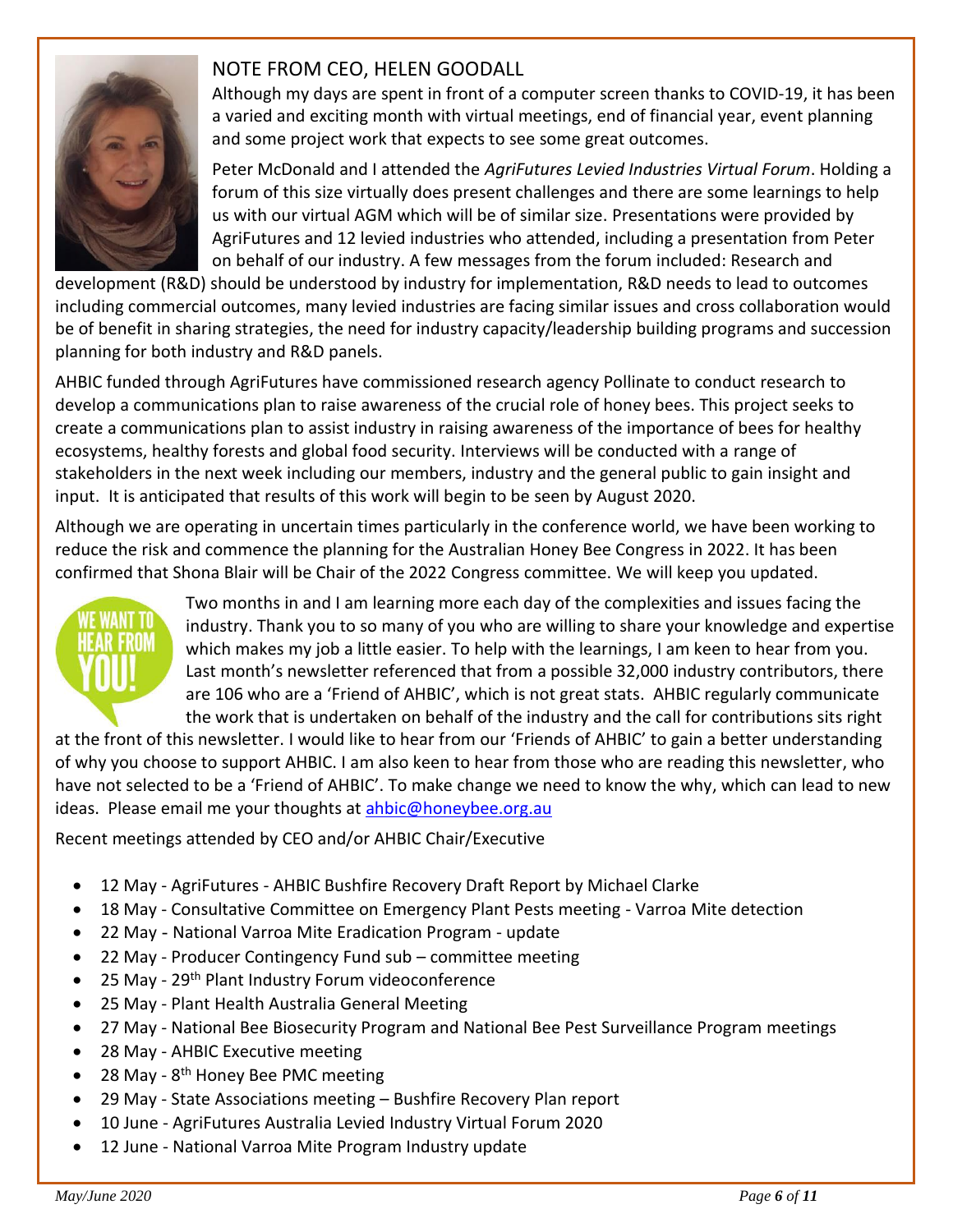## **APPLICATIONS OPEN: AGRIFUTURES AUSTRALIA HONEY BEE AND POLLINATION PROGRAM ADVISORY PANEL**

[AgriFutures Australia](https://www.agrifutures.com.au/news/applications-open-agrifutures-australia-honey-bee-and-pollination-program-advisory-panel/) is seeking applications from suitably qualified individuals for a position on the AgriFutures Australia Honey Bee & Pollination Program Advisory Panel. Applicants require experience in the commercial pollination industry, or in the scientific field of microbiology. Submissions close 12 noon, Wednesday 1 July 2020.

### **HIVEAID**

A report from Rural Aid as at 27 May 2020 on the Hive Aid program is outlined below. We are pleased so many beekeepers have been assisted and that funds collected have been distributed to those in need. Spread the word and encourage donations to Hive Aid [here.](https://www.buyabale.com.au/can-we-help-you/) If you need help, register here.

### Monthly Bee Farmer Registrations

| January 2020                         | 52 |
|--------------------------------------|----|
| February 2020                        | 38 |
| <b>March 2020</b>                    | 22 |
| April and May 2020 50 (to 27/5/2020) |    |

| Total number of bee farmers registered as at 27/05/20 | 162 |
|-------------------------------------------------------|-----|
| Confirmed Bee farmers and processed                   | 143 |
| Hobby farmers                                         | 16  |
| Bee registrations still being verified and processed  | R   |

# Aid provided

| \$500 Country Card           | 180           | $= $88,900$   |
|------------------------------|---------------|---------------|
| Water requests               | $\mathcal{L}$ | $= $1263$     |
| \$1,500 Financial Assistance | 114           | $= $172,147$  |
| \$1,500 Beekeeper Card       | 140           | $=$ \$210,000 |
| Total spent                  |               | $=$ \$472,310 |

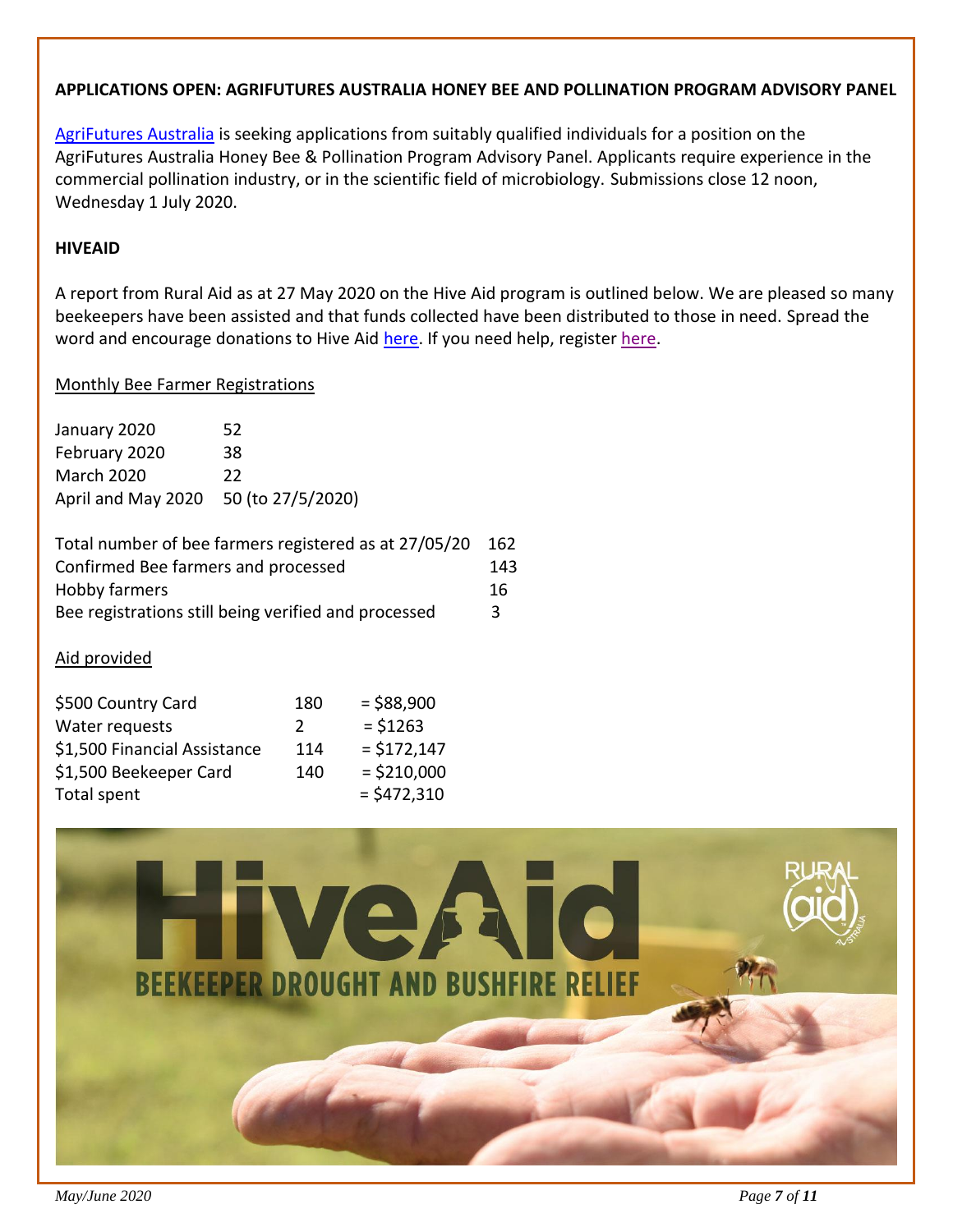# **HEAR FROM SEVERAL OF OUR STATE ASSOCIATION MEMBERS**

### BICWA & WA Farmers Beekeeping Section Update

Usually, in May we hold our AGM and Conference, mingle with beekeepers, researchers and Government representatives. Unfortunately, the Conference needed to be cancelled however the AGM is rescheduled to Friday, 17th July 2020, time and venue to be confirmed closer to the date.

The latest COVID-19 announcement includes changes to regional travel boundaries beginning from Monday 18th May. There are now 4 Travel regions. Travel will be allowed between Perth, Peel, Wheatbelt, South West and Great Southern. Without reason for essential travel ie. the G2G App approved, you cannot go further north past approximately Jurien Bay.

The other two regions are Mid-West, Gascoyne and Pilbara. Within the Goldfields-Esperance region and between local government areas in the Kimberley. Check the Industry webpage for further information and travel documents <https://www.bicwa.com.au/covid-19-updates> .

Fellow beekeepers seem to have travelled well. We have only been advised of one recreational beekeeper who was turned around as he did not have the G2G App confirmation.

In the last month, the BICWA board met with Darren West, MLA, WA Farmers CEO Trevor Whittington and John Shannon from Veges WA to discuss funding avenues and structure options. A letter to the Minister, asking for guidance and support was sent out earlier this month with no responds received yet.

I hope that everyone is enjoying a bit of rest and getting ready for a big year ahead.

Brendon Fewster BICWA Chairman May 2020 There is no report form WA Farmer as no meeting has been held.

# NSWAA Update

NSWAA AGM/Conference has been cancelled. IAW the constitution 3 executive members had to stand down. Four people were nominated for the three positions resulting in a postal ballot. Independent vote counter and scrutineer are being used.

NSWAA preparing submission for NSW \$140 million Bushfire recovery package. Submissions close 17 Jul 2020. Beekeepers who have had sites burnt (private or public) can claim 50% reimbursement of monies paid for sugar, sugar syrup, pollen and pollen substitutes from Aug 2019 through to Sep 2020. This grant is open until 12 June 2020.

NSWAA is grateful that the government is including beekeepers in the bushfire recovery package. NSW beekeepers have heavy vehicle registration fees and public land bee site fees have been waived for 2021. Drought transport subsidies are still available for transport of water, food and bees.

Some parts of NSW has had reasonable rain. Prospects are reasonable in some areas and poor in many others.

Stephen Targett President May 2020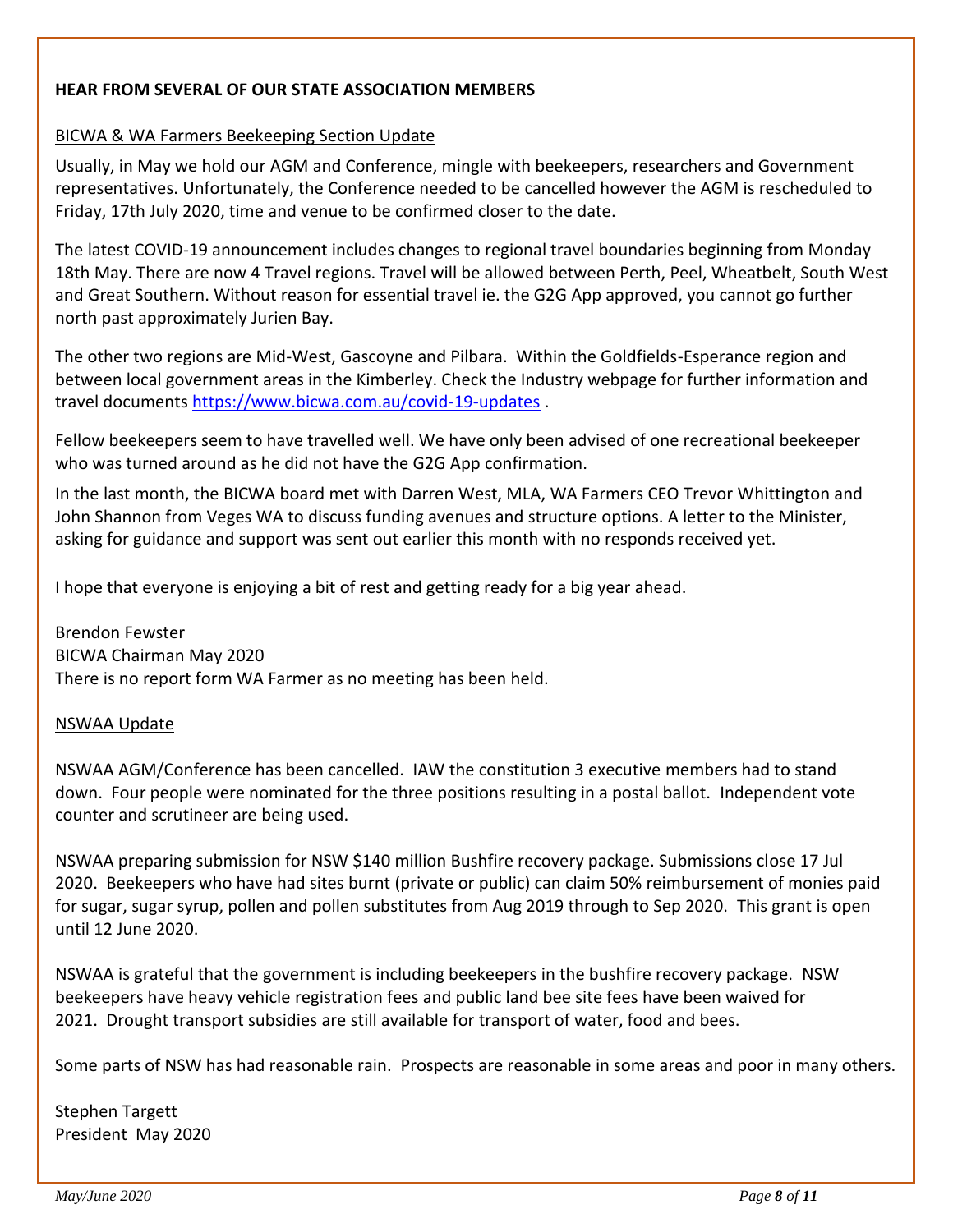### **EXTENSIONAUS**

Ensure you make the most of these informative [ExtensionAUS](https://extensionaus.com.au/) resources. More have recently been uploaded so please utilise these free resources:

- [Professional Beekeepers](https://extensionaus.com.au/professionalbeekeepers/hygienic-behaviour/)  hygienic behaviour
- [Genetic evaluation of Australian honey bees](https://extensionaus.com.au/professionalbeekeepers/genetic-evaluation-of-australian-honey-bees/)
- [B-QUAL ensuring food safety standards](https://extensionaus.com.au/professionalbeekeepers/b-qual-ensuring-food-safety-standards/)

# **GENERAL NEWS AND LINKS – AUSTRALIA**

- [Varroa mite detection](https://www.daf.qld.gov.au/business-priorities/biosecurity/animal-biosecurity-welfare/animal-health-pests-diseases/beekeeping-in-queensland/diseases-and-pests/asian-honey-bees/varroa-mites) in Townsville. Biosecurity Queensland officers working as part of the National Varroa Mite Eradication Program (NVMEP) are responding to a new incursion of varroa mite (*Varroa jacobsoni*) found on a nest of feral Asian honey bees at the Port of Townsville on 28 April 2020.
- [Bees starved](https://www.abc.net.au/news/rural/2020-05-20/world-bee-day-bees-starving-drought-feeding-sugar-honey/12263374) by drought will cause crops to fail if left to die, warn Queensland beekeepers. An unprecedented combination of drought and bushfires has left little food in the wild and many commercial beekeepers have been forced to hand feed their bees to keep them alive.
- Planning for drought is a complex and difficult business. Too often, good ideas are forgotten once rain falls and business as usual resumes. [Planning for drought -](https://www.tocal.nsw.edu.au/publications/farm-management/preparing-for-drought) practical handbook aims to capture strategies for future use.
- [Almond pollination](https://beeaware.org.au/archive-news/almond-pollination-preparation-2020/) preparation 2020. The 2020 almond pollination season is not far away. The

Agriculture Victoria apiary team reminds beekeepers planning to provide pollination services that it is vital to adequately prepare hives so that they are healthy and strong to work in the orchards.

- Through CSRIO, [Pollen DNA Meta barcoding](https://research.csiro.au/environomics/our-people/our-early-career-researchers/dr-liz-milla/?utm_source=Environomics-June-2020&utm_medium=newsletter&utm_campaign=Environomics) research is being undertaken in developing and applying ecological and genomic methods to understand plant-pollinator interactions. The reported global decline of pollinators is one of the most serious issues today relating to food security and biodiversity management.
- [ABARES Australian crop report](http://email.farmers.org.au/lt.php?s=83447441054ebdcdfa272870df5631c9&i=497A711A37A6644)  [June 2020](https://daff.ent.sirsidynix.net.au/client/en_AU/search/asset/1030361/0)
- A professional beekeeper is appealing for public help to find the thieves responsible for a nighttime raid on beehives in the Toolara State Forest, north-east of Gympie, [Stolen hives](https://www.abc.net.au/news/rural/2020-05-08/thieves-steal-beehives-toolara-state-forest/12227548).
- Australian Virtual Hobby Beekeepers Conference Saturday 20 June 2020. Promo code for Friends of AHBIC (\$5 discount) until sold out. [Click here](https://www.eventbrite.com.au/e/australian-virtual-hobby-beekeepers-conference-june-2020-tickets-103294320092) and use promo code: AHBIC.



# **STUNNING SPEAKERS**

. The Australia Honey Bee Industry Council . NT Bees Hive Tour . Natural Beekeeping Tas . Small Hive Beetle with Dr Diana Leemon . Mead Makina with Tom . **Parliament House Bees with** Cormac . The Science of Honey with Dr Kate Hammer . Honey Tasting with Jess . Valkenburg Apiaries . Bees the Gateway Insect with Cedar Anderson . #plantmorebee food with Costa



eventbrite or Facebook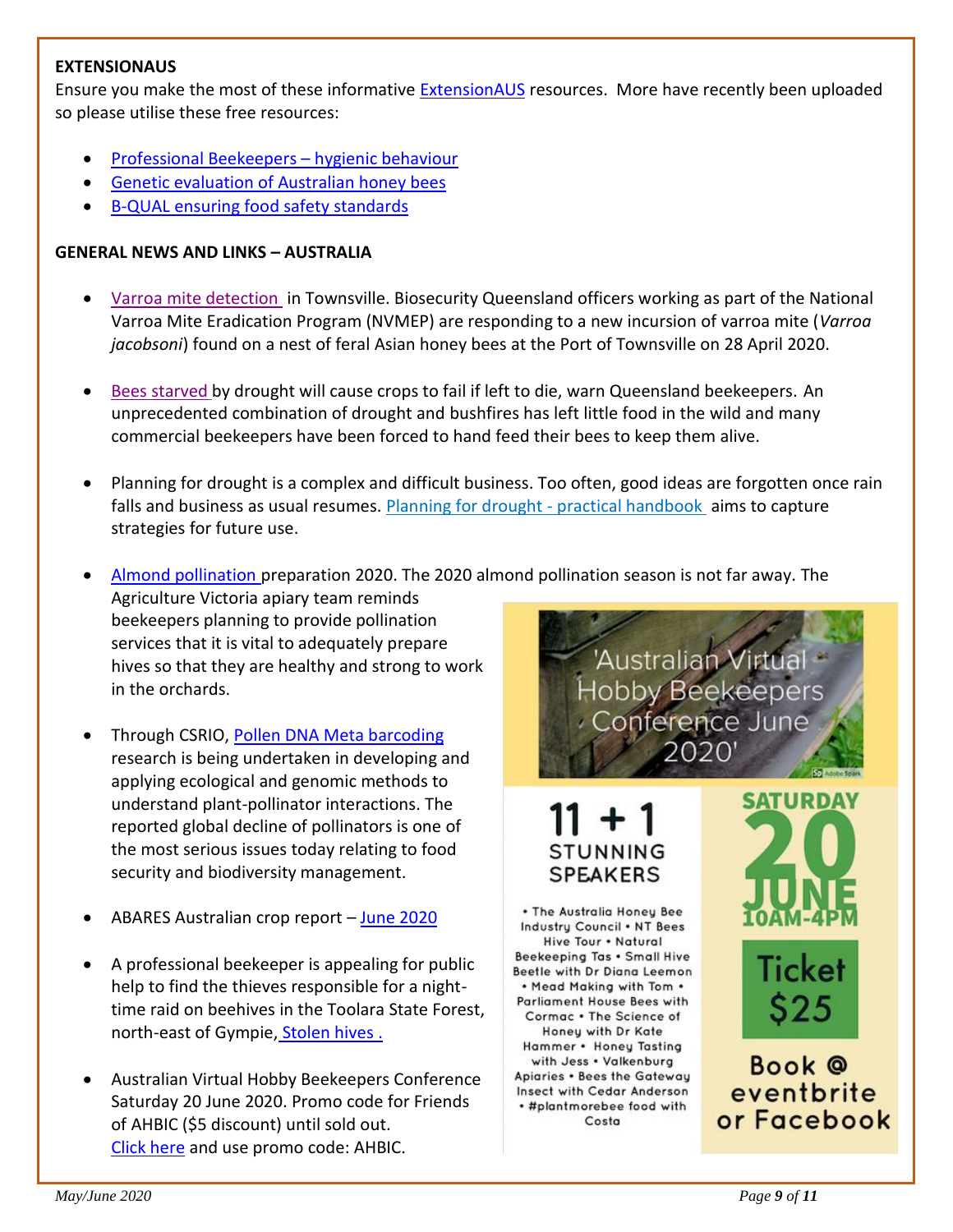- Free webinars [Bee biosecurity public talk series](https://beeaware.org.au/archive-news/bee-biosecurity-public-talk-series/) Queensland Bee Biosecurity Officer [Rebecca Laws](https://beeaware.org.au/national-bee-biosecurity-program/rebecca-laws/) has taken her bee biosecurity workshops online.
- Interview with chief beekeeper at Parliament house, [World bee day](https://www.facebook.com/114503341893201/posts/3754012804608885/?vh=e)
- AgriFutures Australia in partnership with the Western Australian Government have postponed the evokeAG 2021 event to [15-16 February-2022](https://www.agrifutures.com.au/news/the-western-australia-city-of-perth-will-host-evokeag-on-15-16-february-2022/) , in recognition of the unprecedented impact COVID-19 has had on the economy particularly on those businesses and participants who have invested in evokeAG.
- 2020 Beekeeper Survey. Plan Bee aims to foster a sustainable national genetic improvement program using innovative breeding technologies to transform the performance of honey bees in Australia. As part of this work we are assessing the attitudes of queen bee producers and beekeepers toward queen breeding and purchase in order to inform the program. Please click [here](https://redcap.sydney.edu.au/surveys/?s=K98XKXNA97) to undertake the survey.

# **MEDIA RELEASES**

- [The Australian Manuka Honey Association \(](https://www.manukaaustralia.org.au/australian-manuka-honey-association-new-zealand-board-member/)AMHA) announced on ANZAC Day, the appointment of Mr Tom Walters from New Zealand to the AHMHA Board. Mr Walters sits on a number of Boards, including Lake Rotoaira Forest Trust, Kaimanawa Trust, is a Director of Manuka Honey Group and is CEO of Maori Research Institute Ltd.
- Enhancements to the [National Bee Pest Surveillance Program](https://www.awe.gov.au/news/media-releases/enhancing-australias-bee-pest-surveillance) have delivered a range of valuable outcomes to support the health of Australia's bees. These enhancements will improve our surveillance, diagnostics, preparedness and response arrangements for key bee pests and viruses.
- [CropLife](https://www.croplife.org.au/media/media-releases/crucial-advice-for-farmers-on-resistance-management-now-available-online/) Australia has released its updated Resistance Management Strategies for fungicides, herbicides and insecticides, featuring a newly developed strategy for fall armyworm.

# **GENERAL NEWS AND LINKS – INTERNATIONAL**

- On the occasion of the third observance of [World Bee Day -](http://www.fao.org/webcast/home/en/item/5270/icode/) Bee engaged FAO, in partnership with the Chinese Academy of Agricultural Sciences (CAAS), the Apicultural Science Association of China (ASAC), the Permanent Representation of Slovenia and Apimondia, held a virtual celebration. The event highlighted the importance of bees and their products, and the role of beekeepers.
- [Bumblebees](https://www.scientificamerican.com/article/bumblebees-bite-plants-to-force-them-to-flower-seriously/) bite plants to force them to flower.

Please see link to the [APVMA website](https://apvma.gov.au/news-and-publications/publications/gazette) to view all information from the Australian Pesticides and Veterinary Medicines (APVMA) Gazette which is published fortnightly and contains:

- details of the registration of agricultural and veterinary chemical products and other approvals granted by the APVMA
- notices as required by the Agricultural and Veterinary Chemicals Code (the Agvet Code) and related legislation
- a range of regulatory material issued by the APVMA.

If you would like to be notified by email when a new edition is published, please complete the [subscription form.](https://apvma.us2.list-manage.com/subscribe?u=f09f7f9ed2a2867a19b99e2e4&id=a025640240)